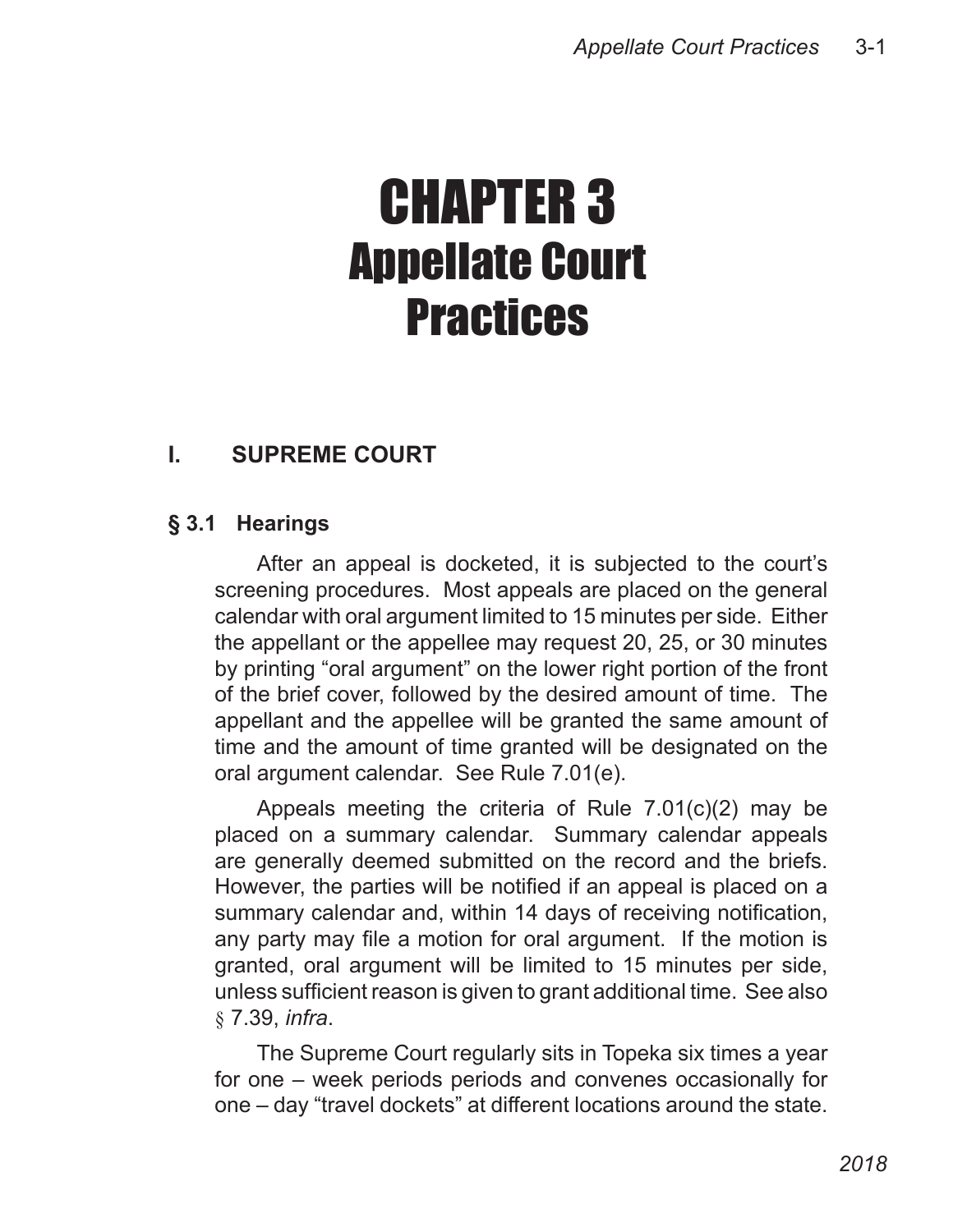Shorter special sessions may be scheduled as needed. The Chief Justice sets the hearing docket four to six weeks ahead of each session. The court gives priority to expedited appeals and hears other appeals in the order docketed. See Rule 7.01(b).

At the time the hearing docket is prepared, each appeal is tentatively assigned to an authoring justice. A research attorney, under supervision of the assigned justice, prepares a prehearing memorandum setting forth the essential facts, the contentions of the parties, the main authorities relied upon, any additional authorities discovered, and the attorney's analysis. Those prehearing memoranda are distributed to all justices prior to oral argument, eliminating the need for extensive factual recitation during arguments. The Supreme Court often asks counsel to begin oral arguments with a brief summary of the facts and relevant procedural history for the benefit of the live stream audience following the proceedings online.

## **§ 3.2 Decision**

The Supreme Court's decision conference begins on the day an appeal is argued with additional conferences scheduled as needed. Each case is presented to the court for discussion by the tentatively assigned authoring justice. The form of the opinion, whether formal (published) or memorandum (unpublished), also is tentatively determined at the decision conference. The tentatively assigned justice retains the assignment if he or she is in the majority.

## **§ 3.3 Opinions**

After the authoring justice has drafted an opinion, the opinion is circulated among the other justices for comments and suggestions. When a written dissent or concurrence is to be attached, the majority opinion and the dissent or concurrence are returned to the justice writing the opinion and then both are circulated to all justices.

When approved, opinions generally are filed on Fridays at 9:30 a.m. in the appellate clerk's office. Copies are sent to unrepresented parties and the district judge on the day of filing.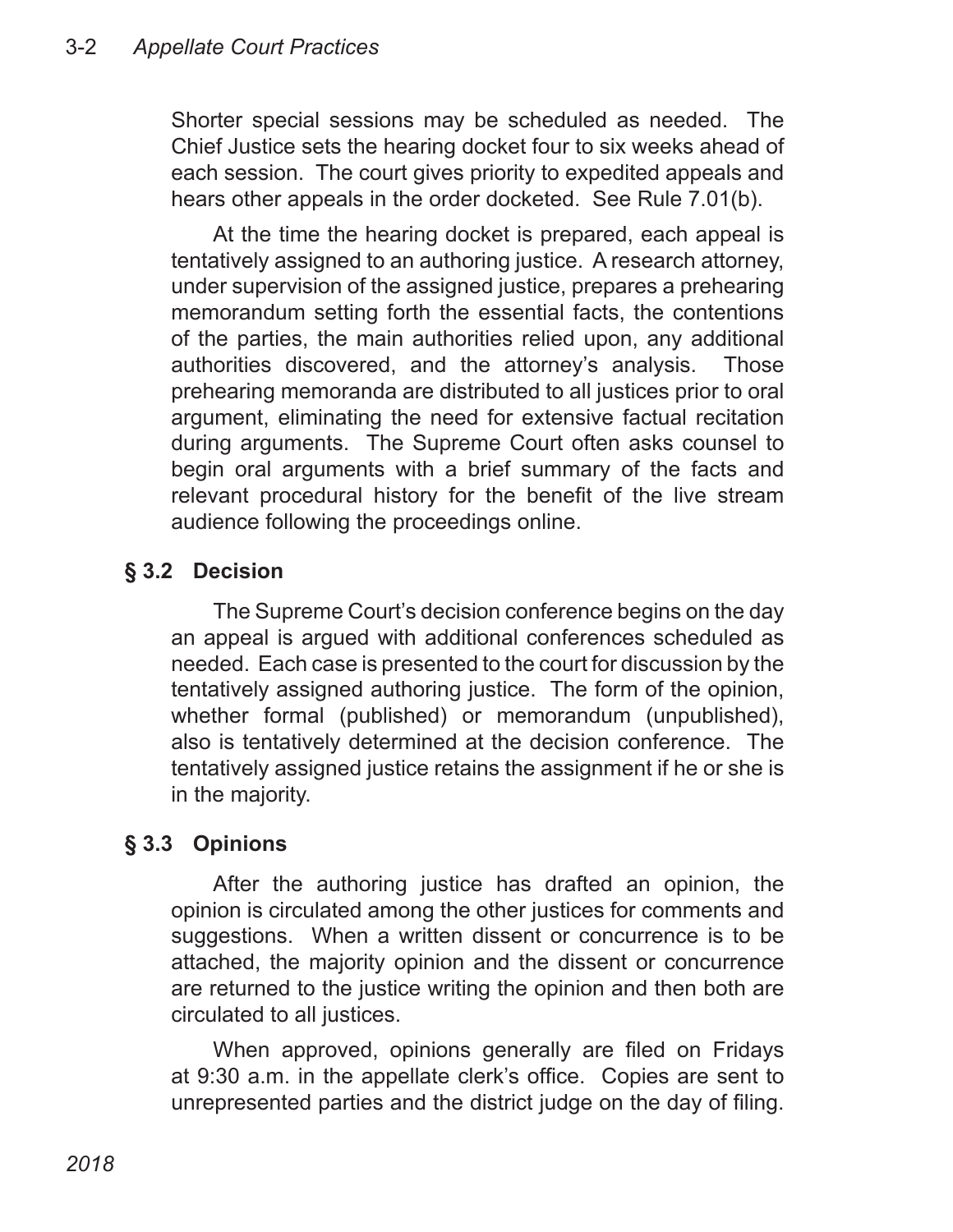See Rules 7.03 and 7.04. Published opinions are also posted to the Kansas Judicial Branch website each Friday, generally within ten minutes of being filed in the clerk's office. See www. kscourts.org/Cases-and-Opinions/opinions.

The Supreme Court has adopted internal time standards to aid in the timely issuance of opinions. The Court has set for itself the goal to publish 25% of its opinions within 90 days of the completion of case conferencing, 50% of its opinions within 180 days of the completion of case conferencing, and 95% of its opinions within 270 days of the completion of case conferencing. More information about time standards, including the Court's annual time standards performance report, can be found on the Court's website.

#### **§ 3.4 Motions and Original Actions**

Routine motions may be ruled on by the Chief Justice. Other motions are assigned to the justices for presentation to the full court based on a predetermined rotation. Those motions are taken up at motions conferences scheduled by the Chief Justice or, if expedited consideration is warranted, at special ad hoc meetings.

Petitions in original actions (quo warranto, mandamus, habeas corpus) are assigned to justices, except the Chief Justice, on a predetermined rotation basis for presentation to the full court in conference. The court takes appropriate action under Rule 9.01.

Motions for rehearing are referred to the authoring justice; that justice presents the motion in conference to the full court. Four votes are required to grant or deny a motion for rehearing or modification.

#### **§ 3.5 Petitions for Review**

Petitions for review of Court of Appeals decisions are assigned to individual justices for consideration and suggested disposition. Three votes are sufficient to grant a petition for review. See § 7.48-7.60.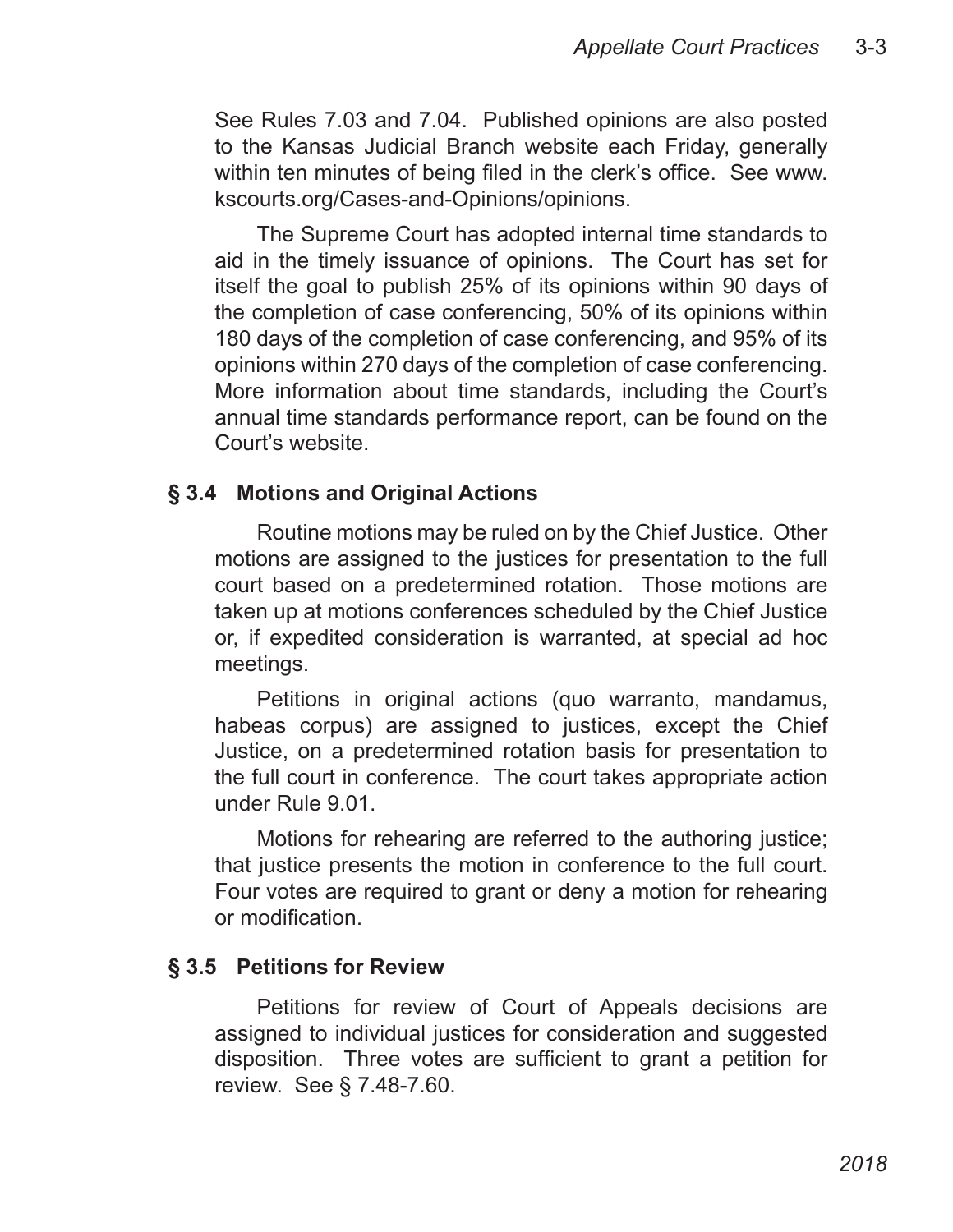## **§ 3.6 Disqualification and Recusal**

A justice who is disqualified or who otherwise recuses from an appeal does not participate in the consideration or decision of that appeal. This situation can create unique issues in the court's ability to reach a decision. If the remaining justices are evenly divided as to the decision, the decision appealed from is affirmed. See *NEA-Topeka v. U.S.D No. 501*, 269 Kan. 534, 540, 7 P.3d 1174 (2000) (discussing prior appeal in which trial court's judgment controlled in light of an equally divided Supreme Court); *Pierce v. Pierce*, 244 Kan. 246, 767 P.2d 292 (1989) (review of Court of Appeals decision by equally divided Supreme Court); *Paulsen v. U.S.D. No. 368*, 239 Kan. 180, 182, 717 P.2d 1051 (1986) (review of trial court decision by equally divided Supreme Court). In all cases, whether appeals or original actions, four votes are required for a decision. See Kansas Const. art. 3, § 2.

Accordingly, when one or more justices is disqualified or recused from an appeal, the court may assign an active district judge, an active Court of Appeals judge, or a retired justice or judge to sit with the court and participate fully in the hearing and decision process in lieu of the disqualified or recused justice. Kansas Const. art. 3, § 6(f); K.S.A. 20-2616; K.S.A. 20-3002(c).

## **II. COURT OF APPEALS**

#### **§ 3.7 Prehearing**

The Chief Judge's Office establishes all the dockets for the Court of Appeals. As soon as the docketing statement is filed, all cases are screened by the court's staff. They assess the cases for factual and legal complexity, determine whether jurisdictional questions exist, and generally assist in the process of placing the case on an appropriate calendar.

After the appellant's and appellee's briefs are filed, cases are then again screened by senior staff attorneys to focus the Court's research on the issues and to help in making the final placement of the case on the Court's calendar. At this point,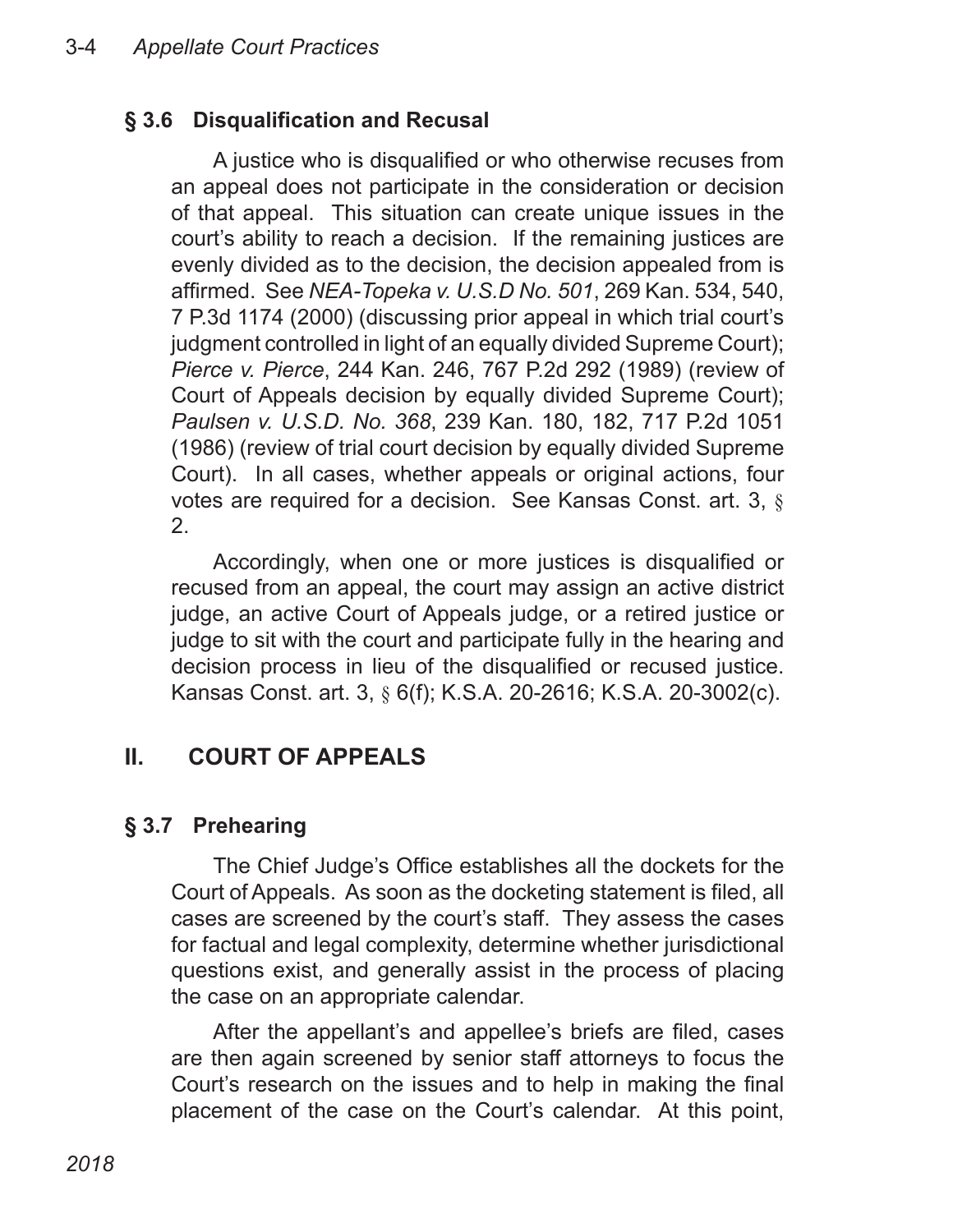cases may be placed on the summary calendar if they meet the criteria found in Rule 7.02(c)(2). All other cases are placed on the Court's general calendar.

Summary calendar cases are deemed submitted to the court on the briefs without oral argument. Any party who wants oral argument on a case assigned to the summary calendar docket may file a motion requesting oral argument. The written motion for oral argument must be served on all parties and filed with the appellate court clerk within 14 days after notice of calendaring has been mailed by the clerk. Rule 7.02(c)(4).

In cases on the general calendar or where a motion for oral argument has been granted, oral argument is limited to 15 minutes per side. Either the appellant or appellee may request additional time for oral argument by printing "oral argument" on the lower right portion of the front cover of the parties' initial brief, followed by the desired amount of time: 20, 25, or 30 minutes. If oral argument is granted, the court will designate the amount of time allowed on the docket. The appellant and the appellee will be granted the same amount of time. Rule 7.02(f)(2).

About 60 days ahead of each scheduled hearing the Chief Judge sets the docket. Cases expedited by statute, or by court policy, are the first assigned to a docket. The docket is electronically filed by the Clerk of the Appellate Courts. Counsel may then view a digital copy of the docket by signing on to the e-filing system. The Clerk will mail a copy to parties who appear without counsel.

> **PRACTICE NOTE:** If counsel know ahead of time the days when they are unavailable, they may send a letter to the Chief Judge's Office advising the staff of those dates.

Factors taken into account in setting each hearing docket include: where the cases arose; suggestions by counsel as to the desired location for hearing (Rule 7.02[d][3]); suitability and availability of courtroom facilities; and the number of cases in a given area that are ready for argument. The court hears cases in panels of three judges each. Normally, five panels sit simultaneously, each in a different location, once a month for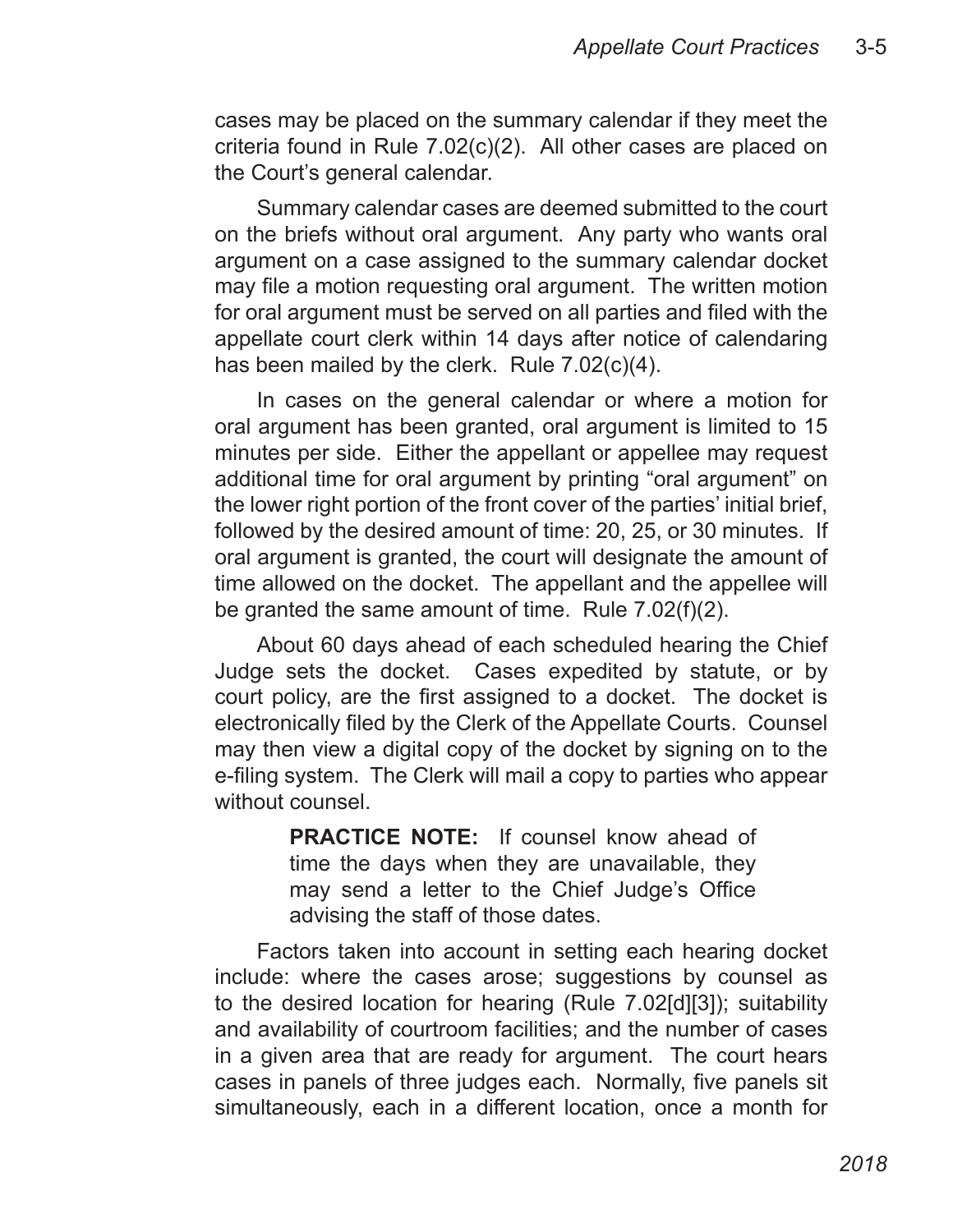eleven months of the year. The Court of Appeals often uses retired senior judges to complete panels, two full-time Court of Appeals judges plus one senior judge on a panel.

Each case is tentatively assigned by the Chief Judge to a judge on the hearing panel. Under judicial supervision, the research attorney for the judge to whom the case is assigned then prepares a prehearing memorandum setting forth the essential facts, the contentions of the parties, the main authorities relied upon, any additional authorities discovered, and the attorney's analysis.

The prehearing memorandum is distributed to each judge on the panel at least one week prior to hearing. Before the hearing, each judge on the panel reads at least the briefs and the prehearing memorandum. When feasible, a prehearing conference of the panel members may be held to sharpen issues and guide questions to counsel from the bench.

#### **§ 3.8 Decision**

The panel of judges that heard a case holds a decision conference after the hearing. Time permitting, decision conferences are often held after the day's hearings are concluded. Otherwise, they begin the day after a session is completed, although they may be adjourned from time to time to permit further research. If the judge to whom the case was tentatively assigned is in the majority, that judge prepares the opinion. If that judge is in the minority, the presiding judge reassigns the case to another judge in the majority. The now-dissenting judge receives a case of the transferee's choice. At the decision conference, a tentative decision is made as to whether a formal (published) or memorandum (unpublished) opinion is required. Rule 7.04.

## **§ 3.9 Opinions**

Draft opinions are circulated first to members of the hearing panel for comments, suggestions, and approval. Any dissent is returned with the original opinion to the author of the majority opinion. If the majority opinion is modified in response to the dissent, it is submitted again first to the dissenter for possible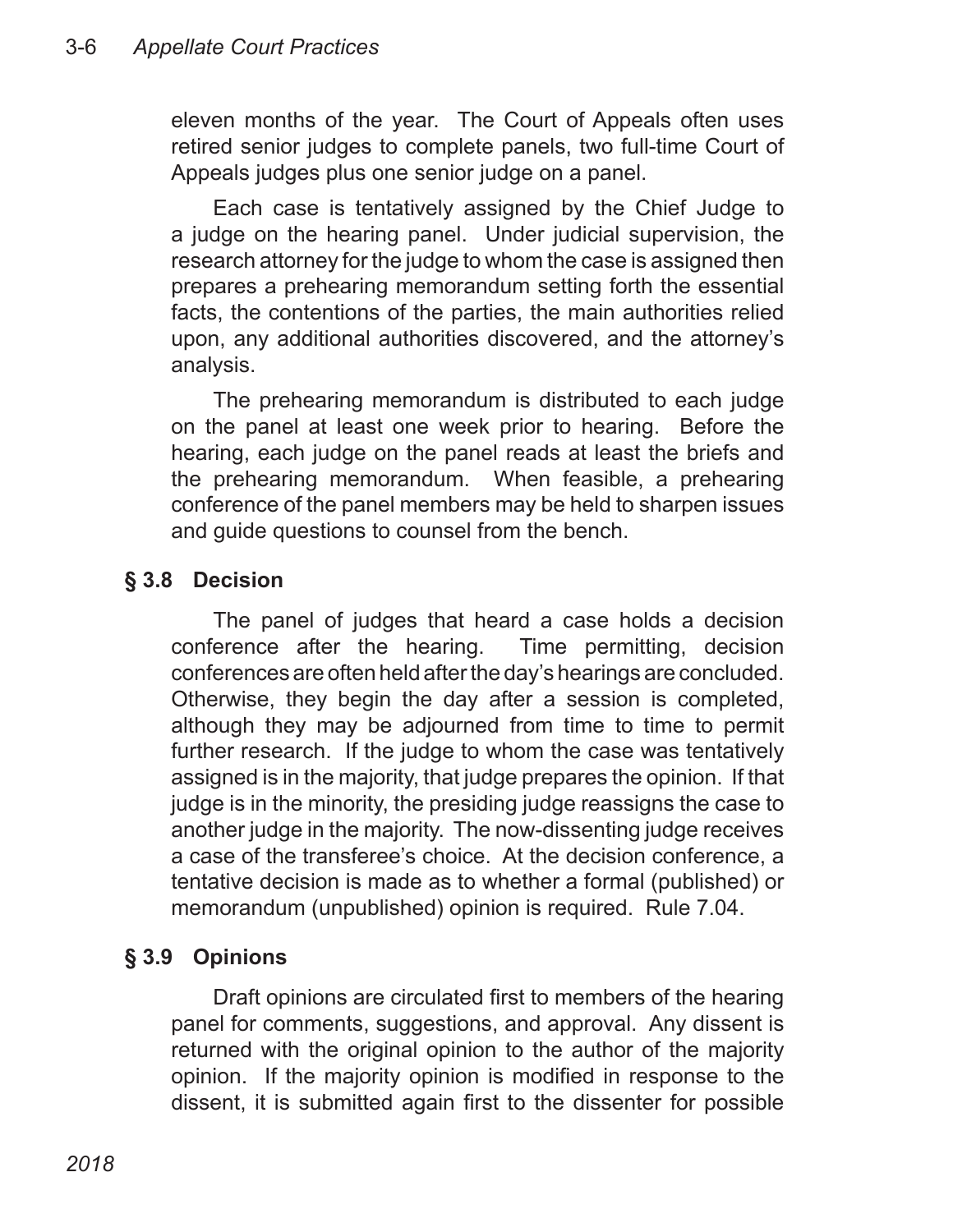modification of the dissent. Each published opinion is circulated to the entire court, but only after judges joining in the majority opinion and dissent are satisfied with the respective opinions. Further modifications to the opinions may be made but, if modifications go beyond formalities of punctuation or style, each member of the court is given an opportunity to read and comment on the opinion in final form before filing.

All opinions ready for filing are delivered to the clerk and the reporter's office for filing. Copies are sent to unrepresented parties and the district judge at the same time the opinions are officially filed and made public at 9:30 a.m. on Friday.

#### **§ 3.10 Motions**

All routine motions not disposed of by the clerk under Rule 5.03 are referred to the court's motions attorney who works under the supervision of a motions panel composed of three Court of Appeals judges designated by the Chief Judge. Each member of the panel serves as motions judge on a rotating basis. The motions judge is responsible for ruling on most routine motions that come before the court. The motions judge has discretion to refer any matter to the full motions panel for decision.

Motions for rehearing are decided by the panel that decided the case. Motions for rehearing by the entire court are distributed to all members of the court and, on the request of any member of the court, a nonbinding poll is taken of the entire court for the guidance of the panel ruling on the motion.

#### **§ 3.11 Disqualification**

Before a docket is set, the Chief Judge circulates to each judge on the panel a list showing case captions, the name of the trial judge, and the names of counsel in each case. Each judge examines the list and reports to the Chief Judge if disqualified in a case. Another judge is then assigned to sit with the panel on that case, or the case is assigned to another panel.